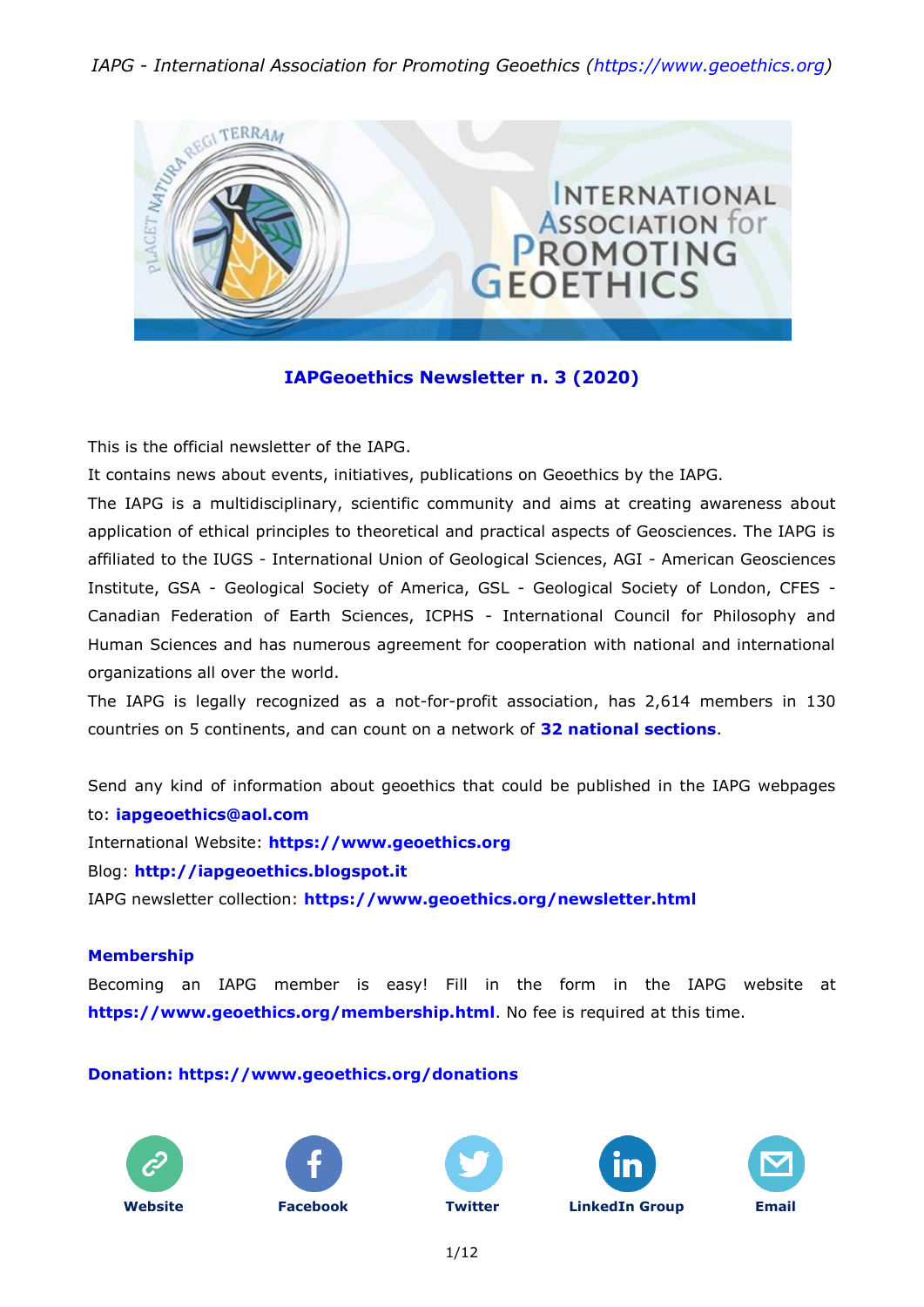# **SUMMARY**

|                              | Geoethics at the vEGU21 (19-30 April 2021)                                 | pag. | 3              |
|------------------------------|----------------------------------------------------------------------------|------|----------------|
| $\qquad \qquad \blacksquare$ | Special Issue of the journal Sustainability (Call for papers): "New        |      |                |
|                              | Advances on Geoethics and Sustainable Development"                         | pag. | 3              |
| $\overline{a}$               | IAPG endorses the eLearning Course "Practical Geocommunication"            | pag. | $\overline{4}$ |
|                              | Video of the Webinar on Geoethics for the International Geoethics Day 2020 | pag. | 5              |
| -                            | New video: Pandemic and Social Inequalities                                | pag. | 5              |
| $\qquad \qquad \blacksquare$ | Questionnaire "Geoethics in the Geosciences"                               | pag. | 6              |
| -                            | IAPG-UK has a new coordinator                                              | pag. | 6              |
| -                            | IAPG-Bangladesh has a new co-coordinator                                   | pag. | 7              |
| $\overline{\phantom{a}}$     | Great news from IAPG-Peru                                                  | pag. | 7              |
| $\qquad \qquad \blacksquare$ | IAPG signed an agreement for cooperation with GSAf                         | pag. | 7              |
| -                            | IAPG signed an agreement for cooperation with MJD                          | pag. | 8              |
| -                            | Open letter by IAPG-Peru on Peruvian paleontological heritage              | pag. | 8              |
|                              | IAPG supports the EDIG Conference on Equality, Diversity, and Inclusion    |      |                |
|                              | in Geoscience                                                              | pag. | 8              |
| $\overline{\phantom{a}}$     | Geoethics at the Workshop on Palaeoethics                                  | pag. | 9              |
| -                            | Keynote Lecture on Geoethics                                               | pag. | 9              |
| $\qquad \qquad \blacksquare$ | Ethics at the Forensic Geophysics & Geology meeting                        | pag. | 10             |
| $\overline{a}$               | MinerLima 2020                                                             | pag. | 10             |
| $\overline{a}$               | New article: Geoethics and New Medias: Sharing Knowledge and Values        | pag. | 10             |
| -                            | From the IAPG Blog: Geoaesthetics: the aesthetic intelligence of the Earth | pag. | 10             |
| -                            | From the IAPG Blog: Earth first, Mars later                                | pag. | 11             |
| -                            | From the IAPG Blog: Responsible management of water: a resource that       |      |                |
|                              | recalls us to dialogue                                                     | pag. | 11             |
|                              | Donations                                                                  | pag. | 11             |
| -                            | Emergency Coronavirus disease (SARS-CoV-2) Pandemic                        | pag. | 12             |

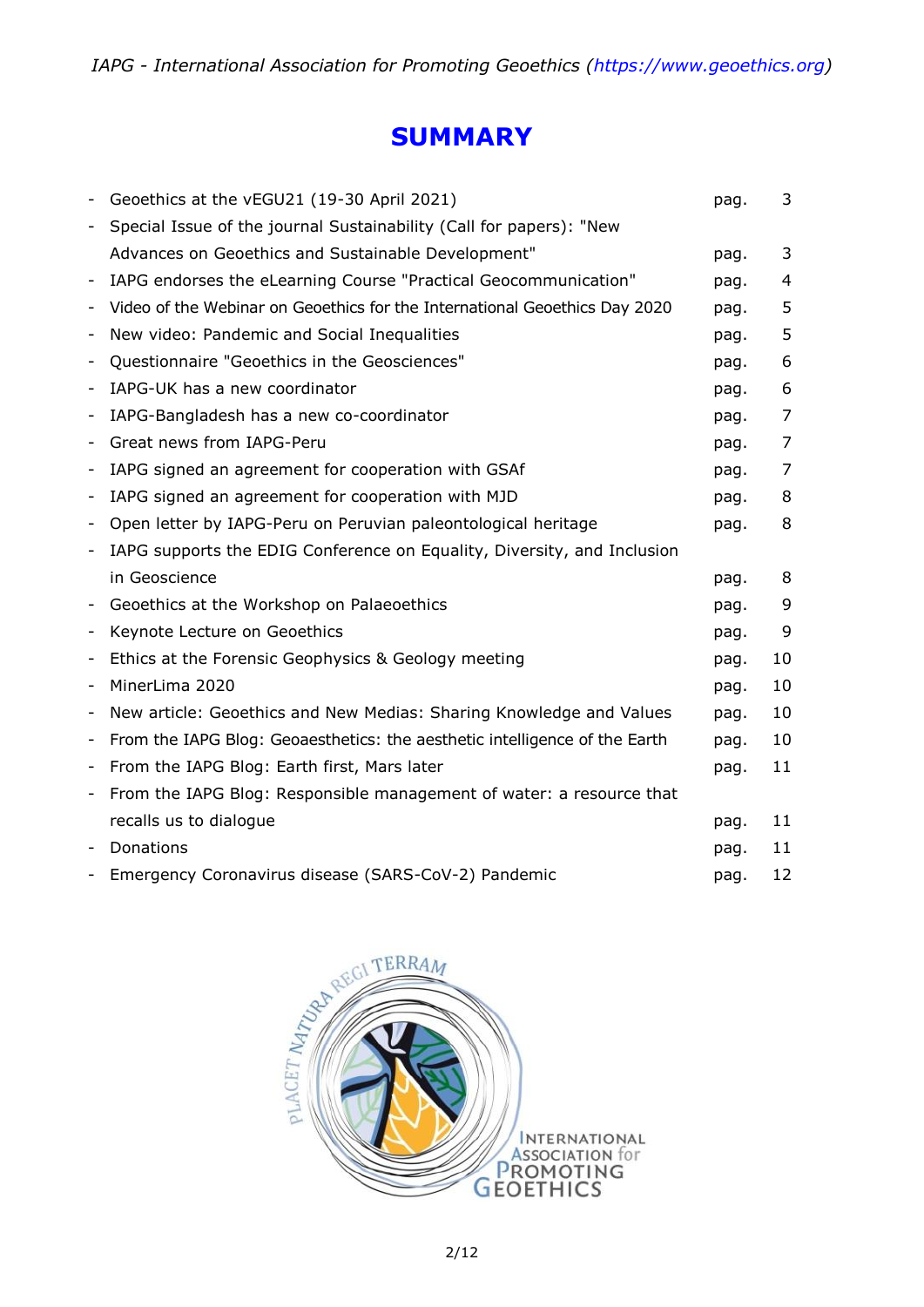

## **Geoethics at the vEGU21 (19-30 April 2021)**

The call for abstracts is open (deadline: 13 January 2021, 13:00 CET). IAPG organizes:

- **Session EOS4.2: Geoethics: Geosciences serving Society** (Convenership: Silvia Peppoloni and Giuseppe Di Capua);
- **Short Course SC4.4: Foundations and Perspectives of Geoethics for Earth, Marine and Atmospheric Sciences - In memoriam of Jan Boon** (Convenership: Eduardo Marone, Giuseppe Di Capua, Silvia Peppoloni).

Moreover, IAPG co-sponsors the following session:

 **Session EOS3.2: Climate literacy: Learning, education, methods and roadmaps** (Convenership: David Crookall, Giuseppe Di Capua, Lydie Lescarmontier, Robin Matthews, Frank Niepold);

In 2021, the IAPG will celebrate 10 years of its sessions on geoethics at the EGU General Assembly.

Details (session and short course descriptions, links for abstract submission): **<https://www.geoethics.org/egu2021>**



## **Special Issue of the journal Sustainability (Call for papers): "New Advances on Geoethics and Sustainable Development"**

Dear Colleagues,

The Earth, understood from a human perspective, is the physical place, but also the cultural and technological space, which humanity have the ethical duty to protect and transfer to future generations. There is a close connection between the social–ecological systems of the planet and their possible degradation if the thresholds of systemic sustainability are exceeded. The serious problems produced by Western development models, gradually accepted or imposed on a global level, cannot now find solutions through actions limited to local or national contexts—these need to be addressed through agreements on implementation methods and actions that are designed at a supranational level. For that reason, in this historical moment, it is essential to develop a global ethics towards the Earth that takes into account local contexts, but which is also able to provide a general vision of the common challenges to be addressed.

Geoethics has been defined as "the research and reflection on the values that underlie appropriate behaviours and practices, wherever human activities interact with the Earth system". It is proposed as a global ethics that identifies the values on which to base a more responsible and functional interaction between human beings and the planet understood as a system. Geoethics was born and developed to valorize geosciences from a social point of view and to make geoscientists aware of the role they can and have to play in society. At present, its conceptual and practical potentials are increasingly evident, as well as its ability to propose itself as an ethics capable of redefining the relationship between human beings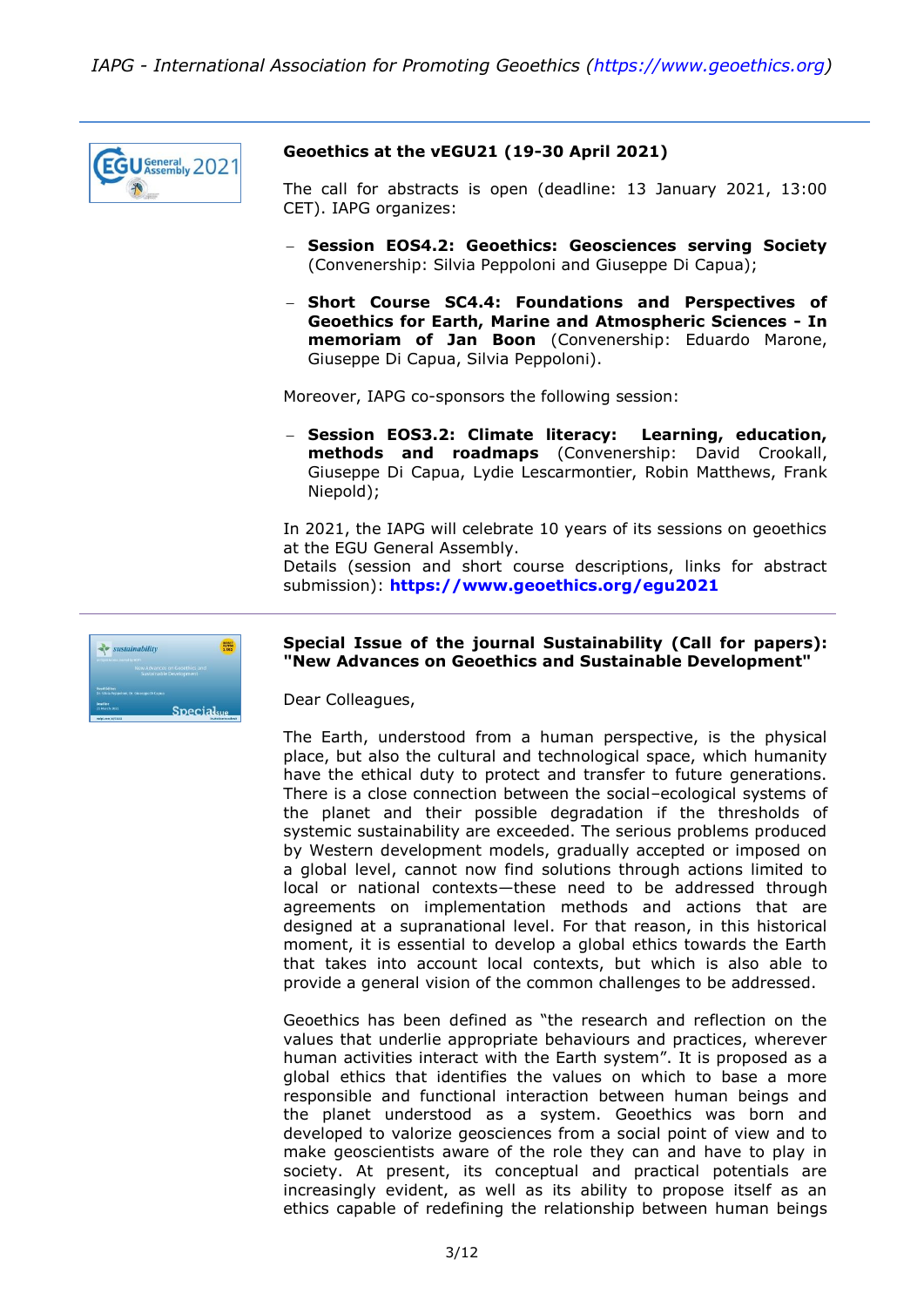and the Earth system on a global level. Geoethics specifies and qualifies responsible human action through concepts such as sustainability, geo-conservation, adaptation to changes, risk prevention, and geo-environmental education, which give operational concreteness to the modern ecological feeling and which underlie the cultural, technological, energy, and economic changes of our societies.

Responsibility towards the Earth, its socioecological systems, and future generations introduces the fundamental concept of sustainability, which in turn implies the human capability to manage production and consumption mechanisms in a long-term perspective and to respect natural environments and processes in order to contribute to their ecological sustainability. Sustainability is based on the awareness that the natural resources of the Earth system are limited, that ecosystem services can be extremely delicate, and that their management by human communities must take into account planetary limits, so as to develop a safe operating space. A more sustainable society is a more just, equitable, inclusive, prepared, participatory, and ecologically oriented society, in line with the values expressed by the 17 Sustainable Development Goals of the United Nations.

This Special Issue aims to enrich and broaden the discussion on the concept of sustainability, analyzing it also in the light of the values of geoethics and considering its ethical, social, and cultural implications, so as to enrich the theoretical perspectives and practical applications of a global ethics towards the Earth. To this end, authors are invited to submit papers with scientific considerations, but also reflections relating to philosophical, historical, sociological, economic, and technological aspects, also with the help of practical examples and case studies. The Special Issue is promoted by the IAPG - International Association for Promoting Geoethics (https://www.geoethics.org).

Silvia Peppoloni (INGV Rome, Secretary General of the IAPG) Giuseppe Di Capua (INGV Rome, Treasurer of the IAPG) Guest Editors

More information about this special issue: **[https://www.mdpi.com/journal/sustainability/special\\_issue](https://www.mdpi.com/journal/sustainability/special_issues/geoethics) [s/geoethics](https://www.mdpi.com/journal/sustainability/special_issues/geoethics)**

Keywords: geoethics, sustainability, human niche, social–ecological systems, planetary boundaries, safe operating space, ecosystem services, Sustainable Development Goals, Earth system governance, Earth stewardship



#### **IAPG endorses the eLearning Course "Practical Geocommunication"**

Dear IAPG member,

IAPG has recently endorsed the eLearning course 'Practical Geocommunication' offered by Geologize Ltd. Geologize teaches geoscientists to bring the public to a great understanding and appreciation of our planet through effective and powerful communication.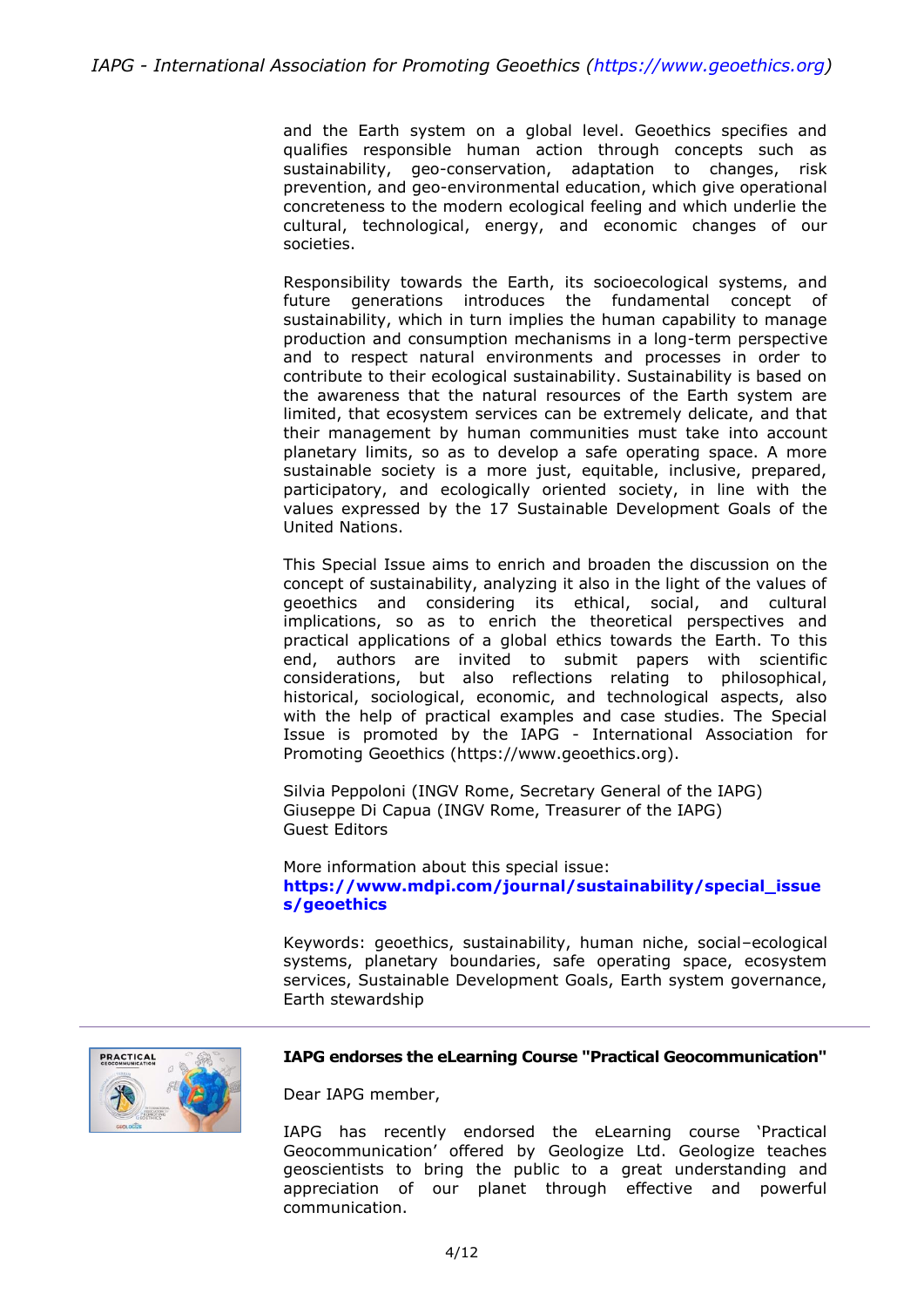To find out more about the course, please check out the following video: <https://youtu.be/jQDZxDZnUC8>

As a member of an endorsing association, you now have a **60% discount on the course fee**.

Your unique **access code is: iapg-pggz**

Here's how to start your learning experience!

- 1) Head over to **<https://training.geologize.org/courses/geocomms>**
- 2) Click on 'BUY \$450'
- 3) Register (Free)

4) Click on the link 'Have a coupon?'

5) Enter the code I have given you above. This will apply the discount.

6) Pay the remaining value.

7) Start learning!

The number of times this coupon can be used is limited to the current membership of the IAPG, so I kindly request that it not be shared with those outside the IAPG.

Learners follow the course at their own pace and you will have lessons, quizzes, assignments and the opportunity to interact directly with myself, Dr Haydon Mort. A certificate is provided at the end of the course, with the seals of the IAPG, The Geological Society of London and the European Federation of Geologists, who also endorse the course.

All the best, Haydon Mort (CEO-Director Geologize Ltd; Geologist, Science Communicator)



#### **Video of the Webinar on Geoethics for the International Geoethics Day 2020**

The [Early Career Scientists Team \(ECST\)](https://www.geoethics.org/ecst) of the IAPG, in cooperation with AGI - [American Geosciences Institute,](https://www.americangeosciences.org/) organized a webinar on geoethics on 19 October 2020.

Through this event the IAPG celebrated the [International Geoethics](https://www.geoethics.org/geoethics-day)  [Day 2020.](https://www.geoethics.org/geoethics-day)

Speakers: Giuseppe Di Capua, Cristina Toma, Silvia Peppoloni, Alexandra Cardoso, Daniel DeMiguel, Sebastian Handl, Cesar Oboni, Linda Gundersen Moderators: Jonathan Rizzi and Barbara Zambelli

Go to the video recording on the IAPG YouTube channel: **<https://youtu.be/QV-qgAJPAAQ>**



#### **New video: Pandemic and Social Inequalities**

Silvia Peppoloni contributed to the celebration of the World Philosophy Day of UNESCO, on 20 November 2020. She was invited to take part in the "Late night with philosophers" event and she gave a talk on pandemic and social inequalities.

Silvia Peppoloni, PhD geologist, is researcher at the Italian Institute of Geophysics and Volcanology, member of the Executive Council of the International Council of Philosophy and Human Sciences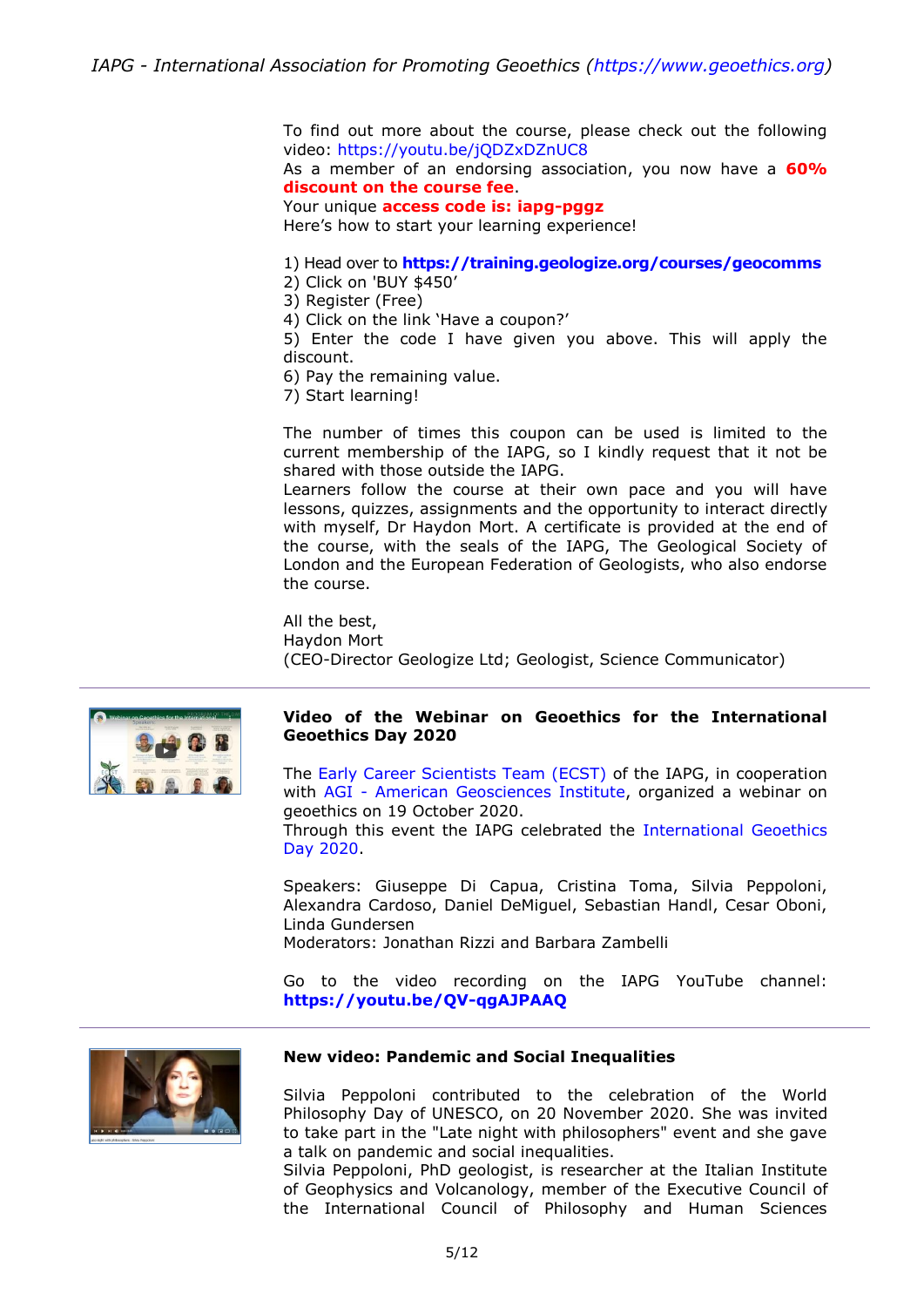(CIPSH), councillor of the International Union of Geological Sciences (IUGS).

See the video posted on the UNESCO YouTube Channel: **[https://youtu.be/81XL4eBFizY?list=PLWuYED1WVJIOyGKNf](https://youtu.be/81XL4eBFizY?list=PLWuYED1WVJIOyGKNfOeS9fXTPcxyVmEKm) [OeS9fXTPcxyVmEKm](https://youtu.be/81XL4eBFizY?list=PLWuYED1WVJIOyGKNfOeS9fXTPcxyVmEKm)**

Website of the World Philosophy Day 2020: **<https://en.unesco.org/commemorations/philosophyday>**



#### **Questionnaire "Geoethics in the Geosciences"**

Which is the the geoscience community's perception and awareness on the importance of the ethical and social aspects of geoscience research and practice?

The online questionnarie "Geoethics in the Geosciences" is the tool for investigating this perception and awareness in this international survey conducted by the IAPG.

Everyone can fill in the questionnaire anonymously, since its structure allows compilers to fill in it as individuals in the performance of their institutional/professional activities, without implying personal data or information related to their private life.

This international survey is partially funded by the IUGS - International Union of Geological Sciences.

Everyone is invited to fill in the questionnaire. Help us in this international survey. Share the link to fill in the questionnaire with your colleagues.

Thank you very much for your cooperation.

The questionnaire can fill in here: **<https://form.jotformeu.com/93223788145362>**



#### **IAPG-UK has a new coordinator**

Antony Benham has been appointed new coordinator of IAPG-United Kingdom. He replaces David Ovadia. The IAPG wishes to thank David Ovadia to have established the UK section and for his precious work in representing IAPG in the UK and in several international events and projects. He will still continue to serve the IAPG as prominent member.

IAPG-UK is one of the [thirty-second section of the IAPG.](https://www.geoethics.org/sections)

Read more about Antony Benham: **[https://iapgeoethics.blogspot.com/2020/10/iapg-uk-has](https://iapgeoethics.blogspot.com/2020/10/iapg-uk-has-new-coordinator-antony.html)[new-coordinator-antony.html](https://iapgeoethics.blogspot.com/2020/10/iapg-uk-has-new-coordinator-antony.html)**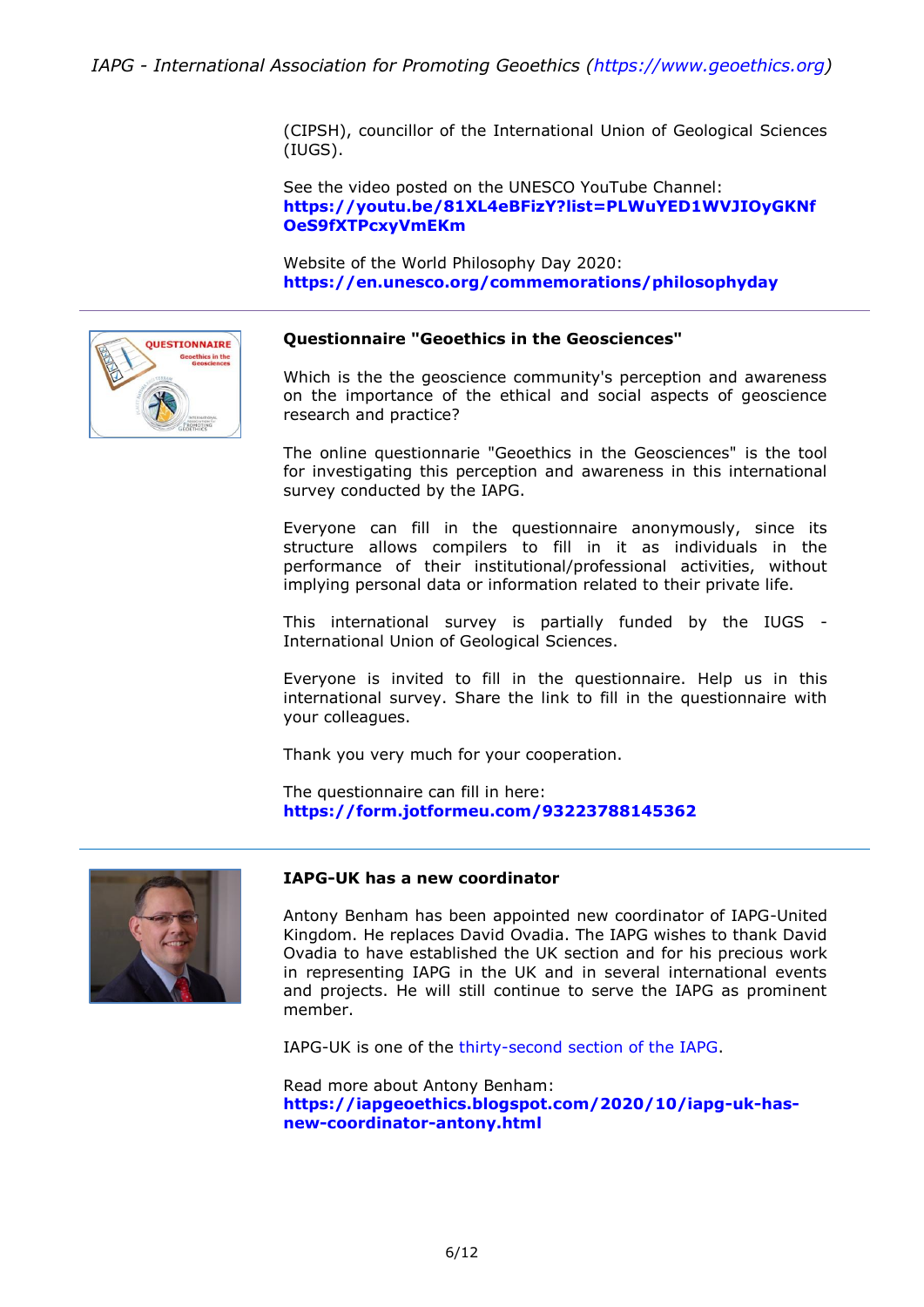

#### **IAPG-Bangladesh has a new co-coordinator**

Abdul Baquee Khan Majlis has been appointed new co-coordinator of IAPG-Bangladesh. He will lead the section together with Jahangir Alam, and replaces Ershadul Haque. The IAPG wishes to thank Ershadul Haque for the great work done to establish the section and to start promoting geoethics in Bangladesh, giving great visibility to our Association within the local geoscience community. He will still continue to serve the IAPG as prominent member.

IAPG-Bangaldesh is one of the [thirty-second section of the IAPG.](https://www.geoethics.org/sections)

Read more about Abdul Baquee Khan Majlis: **[https://iapgeoethics.blogspot.com/2020/10/iapg](https://iapgeoethics.blogspot.com/2020/10/iapg-bangaldesh-has-new-co-coordinator.html)[bangaldesh-has-new-co-coordinator.html](https://iapgeoethics.blogspot.com/2020/10/iapg-bangaldesh-has-new-co-coordinator.html)**



#### **Great news from IAPG-Peru**

The Peruvian Section of the International Association for the Promotion of Geoethics (IAPG) has been legally constituted and registered under Peruvian laws with the Superintendency of Public Registry (SUNARP). Its registration as a non-profit organization (NPO) in Peru (certificate of registration number: 14469053) was carried out on March 4th, 2020. This result was achieved thanks to the commitment of the Peruvian board (commission led by Daniel Peña) who worked in the last 2 years to get the legal status for IAPG-Peru. Being an NPO in Peru, IAPG-Peru has now an official legitimacy and credibility to work in the country, in order to approach different stakeholders to develop cooperative actions for continuing to promote the IAPG goals in more transparent and effective way.

IAPG-Peru is the third section legally registered in its country, after IAPG-Italy and IAPG-Nigeria.

Download the registration document of IAPG-Peru: **[https://f420cbad-ec08-4c39-902f](https://f420cbad-ec08-4c39-902f-b0e5afecb44a.filesusr.com/ugd/5195a5_53d728d65a684d5a8aa594fda7e437d1.pdf?index=true)[b0e5afecb44a.filesusr.com/ugd/5195a5\\_53d728d65a684d5a](https://f420cbad-ec08-4c39-902f-b0e5afecb44a.filesusr.com/ugd/5195a5_53d728d65a684d5a8aa594fda7e437d1.pdf?index=true) [8aa594fda7e437d1.pdf?index=true](https://f420cbad-ec08-4c39-902f-b0e5afecb44a.filesusr.com/ugd/5195a5_53d728d65a684d5a8aa594fda7e437d1.pdf?index=true)**

IAPG-Peru website: **<http://geoeticaperu.blogspot.com/>**



#### **IAPG signed an agreement for cooperation with GSAf**

On 19 November 2020, the IAPG signed an agreement for cooperation with the GSAf - [Geological Society of Africa.](http://gsafr.org/) The agreement expresses a mutual desire to cooperate on a range of themes in the field of geoethics. It helps to assure a continued IAPG – GSAf cooperation and coordination on issues of common interests in Africa, in particular, the following: Theoretical aspects of geoethics; Analyses of geoethical problems and dilemmas, also through case-studies; Co-organization of scientific events on geoethics; Production of relevant publications. GSAf agrees to support the ["Cape Town Statement on Geoethics"](https://www.geoethics.org/ctsg) (that contains the [Geoethical Promise\)](https://www.geoethics.org/geopromise) and to be included in the list of 26 supporting organizations of the statement.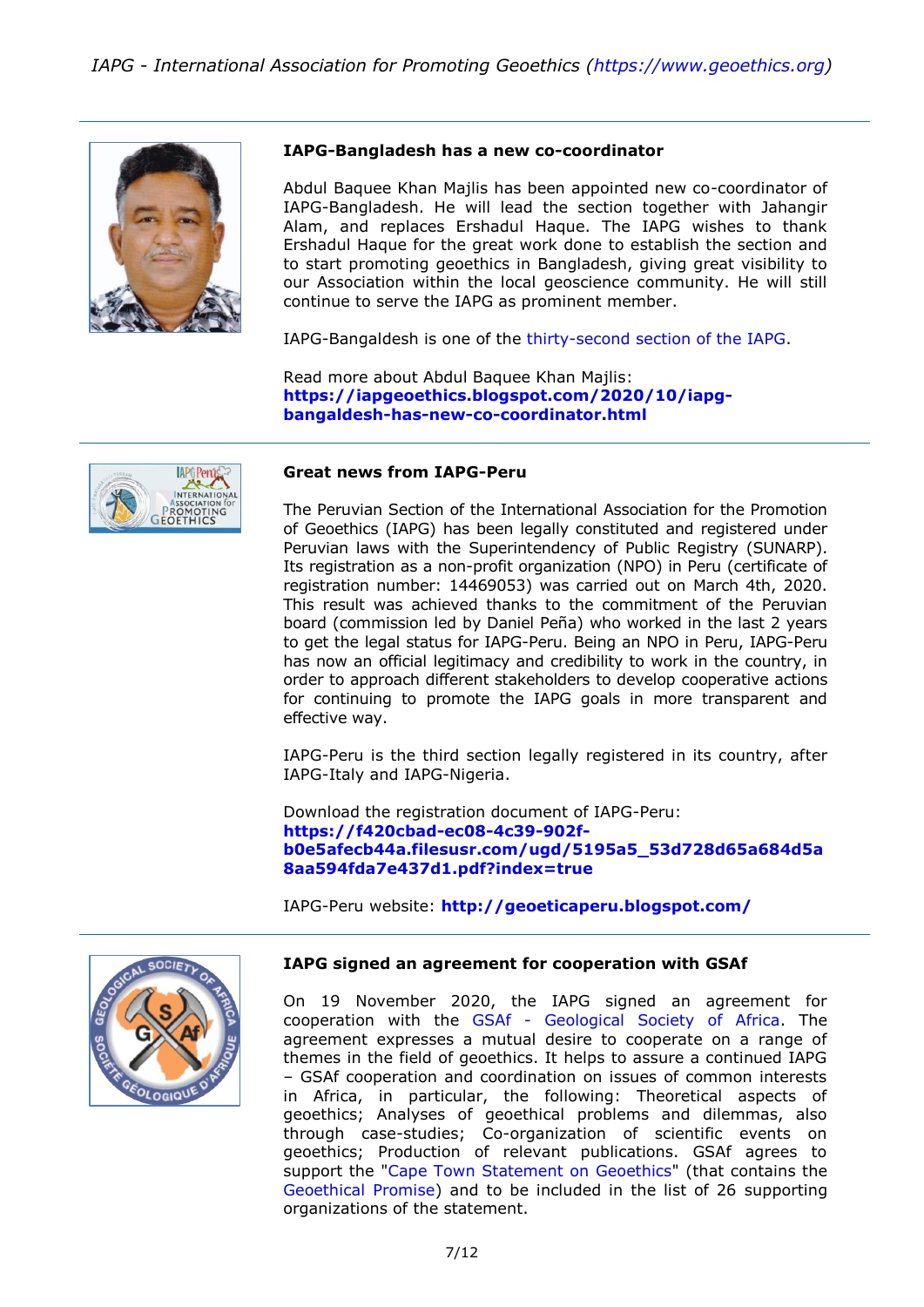We wish to thank Kholoud Mohamed Abdelmaksoud (IAPG-Egypt coordinator) for this achievement.

Read more: **<https://www.geoethics.org/affiliations-agreements>**



#### **IAPG signed an agreement for cooperation with MJD**

On 1 December 2020, the IAPG signed an agreement for cooperation with the MJD - [Maden Jeologları Derneği \(Turkish Association of](http://www.mjd.org.tr/)  [Economic Geologists\).](http://www.mjd.org.tr/) The aim of this agreement is to develop a coordinated activity for promoting initiatives and events discussing the ethical, social and cultural implications of geosciences in Turkey. It helps to assure a continued IAPG – MJD cooperation and coordination on issues of common interests in Turkey, in particular, the following: Theoretical aspects of geoethics; Analyses of geoethical problems and dilemmas, also through case-studies; Coorganization of scientific events on geoethics; Production of relevant publications. MJD agrees to support the ["Cape Town Statement on](https://www.geoethics.org/ctsg)  [Geoethics"](https://www.geoethics.org/ctsg) (that contains the [Geoethical Promise\)](https://www.geoethics.org/geopromise) and to be included among the list of 26 supporting organizations of the statement.

Read more: **<https://www.geoethics.org/affiliations-agreements>**



Picture credit: [https://museohn.unmsm.e](https://museohn.unmsm.edu.pe/paleover.html) [du.pe/paleover.html](https://museohn.unmsm.edu.pe/paleover.html)

#### **Open letter by IAPG-Peru on Peruvian paleontological heritage**

The open letter by IAPG-Peru (in Spanish) warns about the proposal for a Law on the Paleontological Heritage of Peru: recent parliamentary initiatives proposed that the administration of paleontological heritage is assigned to the Peruvian Ministry of Culture. Fossil protection would be assigned to personnel with no expertise in paleontology.

In this perspective the use of fossils for scientific purposes would be strongly hampered. For these and other reasons, this law will be detrimental to scientific development in Paleontology, leading to arbitrariness, bureaucracy and corruption.

Within this framework, the Open Letter of IAPG Peru calls for action by citizens and authorities to consider fossils as a scientific heritage.

Download the open letter by IAPG-Peru: **[https://f420cbad-ec08-4c39-902f](https://f420cbad-ec08-4c39-902f-b0e5afecb44a.filesusr.com/ugd/5195a5_47d03749999c49efaf779a7fe72ce4f9.pdf?index=true)[b0e5afecb44a.filesusr.com/ugd/5195a5\\_47d03749999c49ef](https://f420cbad-ec08-4c39-902f-b0e5afecb44a.filesusr.com/ugd/5195a5_47d03749999c49efaf779a7fe72ce4f9.pdf?index=true) [af779a7fe72ce4f9.pdf?index=true](https://f420cbad-ec08-4c39-902f-b0e5afecb44a.filesusr.com/ugd/5195a5_47d03749999c49efaf779a7fe72ce4f9.pdf?index=true)**

Support the open letter (go to the online form): **[https://docs.google.com/forms/d/e/1FAIpQLScCfKLIrMHqN](https://docs.google.com/forms/d/e/1FAIpQLScCfKLIrMHqNpDM2RDZt64bksmCRTfZkn0Wi_q4DWqf5qm-tw/viewform?vc=0&c=0&w=1&flr=0) [pDM2RDZt64bksmCRTfZkn0Wi\\_q4DWqf5qm](https://docs.google.com/forms/d/e/1FAIpQLScCfKLIrMHqNpDM2RDZt64bksmCRTfZkn0Wi_q4DWqf5qm-tw/viewform?vc=0&c=0&w=1&flr=0)[tw/viewform?vc=0&c=0&w=1&flr=0](https://docs.google.com/forms/d/e/1FAIpQLScCfKLIrMHqNpDM2RDZt64bksmCRTfZkn0Wi_q4DWqf5qm-tw/viewform?vc=0&c=0&w=1&flr=0)**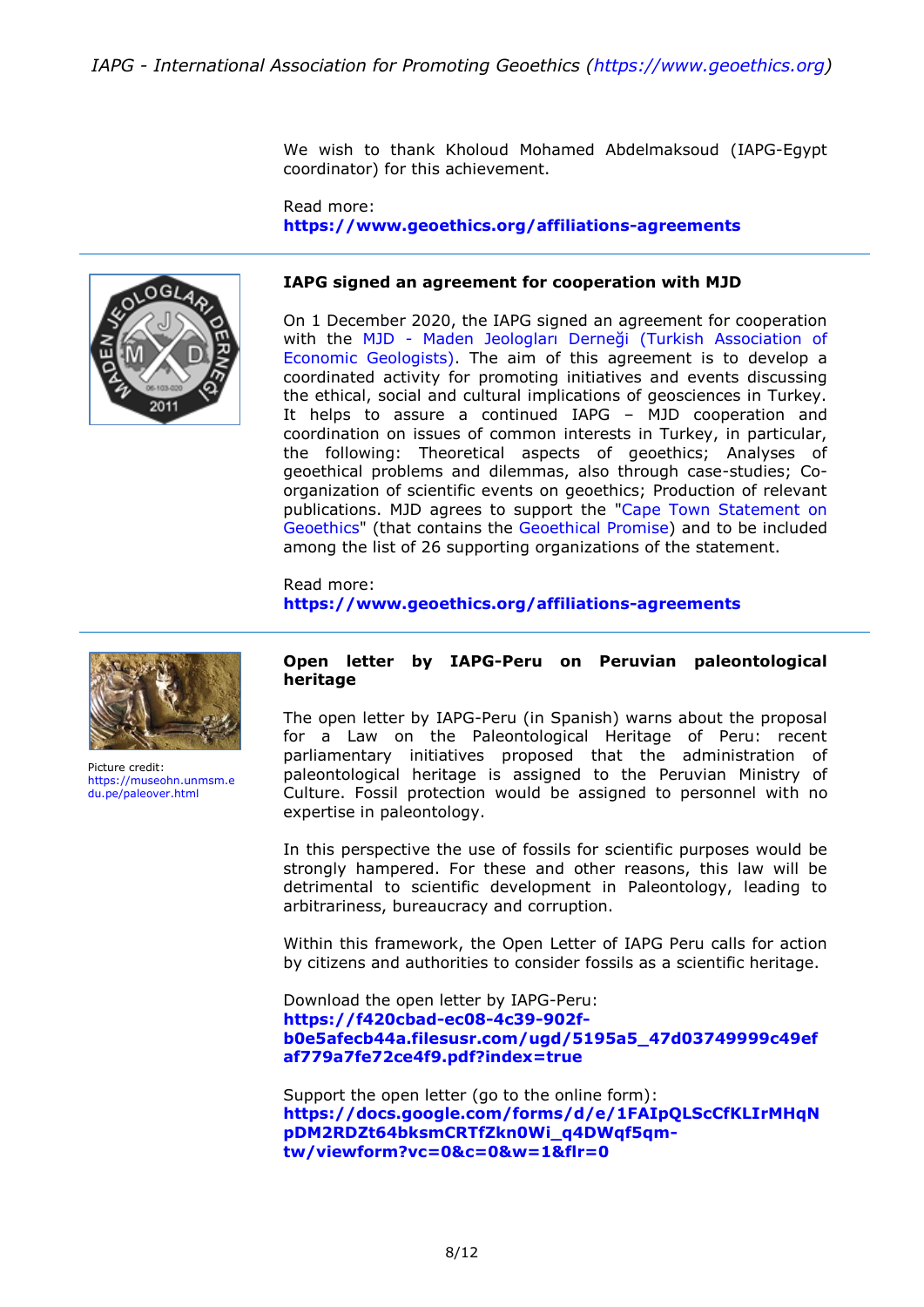

## **IAPG supports the EDIG Conference on Equality, Diversity, and Inclusion in Geoscience**

14-16 December 2020

The EDIG conference aims to prompt conversations & learning about the challenges of discriminated groups within the geoscience community.

The conference will be run over 2 days, with 3 sessions (talks and panel discussions) and a workshop focusing on unconscious bias.

Download the EDIG Conference programme: **[https://f420cbad-ec08-4c39-902f](https://f420cbad-ec08-4c39-902f-b0e5afecb44a.filesusr.com/ugd/5195a5_7a9af8ef851e4f5688e3595da0724051.pdf?index=true)[b0e5afecb44a.filesusr.com/ugd/5195a5\\_7a9af8ef851e4f568](https://f420cbad-ec08-4c39-902f-b0e5afecb44a.filesusr.com/ugd/5195a5_7a9af8ef851e4f5688e3595da0724051.pdf?index=true) [8e3595da0724051.pdf?index=true](https://f420cbad-ec08-4c39-902f-b0e5afecb44a.filesusr.com/ugd/5195a5_7a9af8ef851e4f5688e3595da0724051.pdf?index=true)**

Conference registration: **[https://www.eventbrite.co.uk/e/the-equality-diversity](https://www.eventbrite.co.uk/e/the-equality-diversity-inclusion-in-geoscience-edig-conference-tickets-128987774907)[inclusion-in-geoscience-edig-conference-tickets-](https://www.eventbrite.co.uk/e/the-equality-diversity-inclusion-in-geoscience-edig-conference-tickets-128987774907)[128987774907](https://www.eventbrite.co.uk/e/the-equality-diversity-inclusion-in-geoscience-edig-conference-tickets-128987774907)**

Conference website: **<https://www.icrag-centre.org/edig/conference/>**





#### **Geoethics at the Workshop on Palaeoethics**

15 December 2020 (14:00-17:00 GMT)

Daniel DeMiguel [\(IAPG-ECST spokeperson\)](https://www.geoethics.org/ecst) gives a presentation entitled "**Geoethical issues in Palaeontology at a glance**" at the Workshop (virtual) "Palaeoethics from the Field, to the Museum, and to Publication", organized by The Palaeontological Association and hosted by the Oxford University Museum of Natural History (UK). This is a free event.

Website: **<https://event.webinarjam.com/register/109/pyy6xf3y>**





#### **Keynote Lecture on Geoethics**

4 January 2021 (16:15-18:00 CET)

John Geissman, Professor of Geosciences, University of Texas at Dallas, and [2020 Geoethics medalist](https://www.geoethics.org/geoethics-medal) gives a keynote lecture on geoethics at the Potsdam University in the Institute of Geoscience colloquium series.

To join the online conference via zoom, please contact Dr. Simon Schneider [\(simschne@unipotsdam.de\)](mailto:simschne@unipotsdam.de) for login information before 2 January 2021.

Download the leaflet (pdf): **[https://f420cbad-ec08-4c39-902f](https://f420cbad-ec08-4c39-902f-b0e5afecb44a.filesusr.com/ugd/5195a5_90233d668f294ed3880bbea8243cfda2.pdf?index=true)[b0e5afecb44a.filesusr.com/ugd/5195a5\\_90233d668f294ed3](https://f420cbad-ec08-4c39-902f-b0e5afecb44a.filesusr.com/ugd/5195a5_90233d668f294ed3880bbea8243cfda2.pdf?index=true) [880bbea8243cfda2.pdf?index=true](https://f420cbad-ec08-4c39-902f-b0e5afecb44a.filesusr.com/ugd/5195a5_90233d668f294ed3880bbea8243cfda2.pdf?index=true)**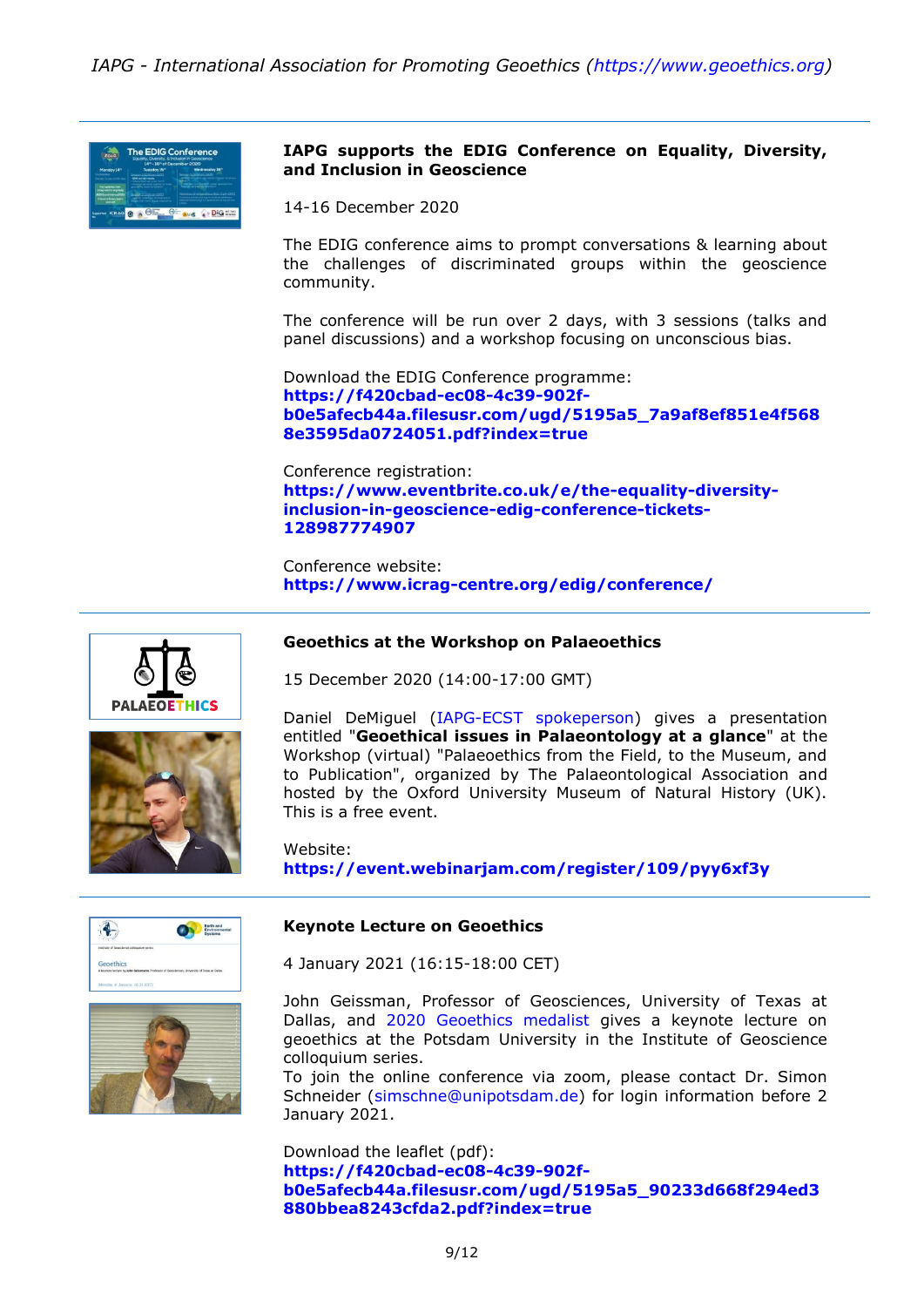# *IAPG - International Association for Promoting Geoethics (https://www.geoethics.org)*





#### **Ethics at the Forensic Geophysics & Geology meeting**

Silvia Peppoloni (IAPG Secretary General) gave a presentation entitled "**A White paper on Ethics in Forensic Geology**" at the one day meeting on Forensic Geophysics and Geology organized by the Geological Society of London, on 2 December 2020. In the second part of the presentation, Rosa Maria Di Maggio (IUGS-IFG, Initiative on Forensic Geology) presented a case study.

We remind you that [IAPG and IUGS-IFG have an agreement for](https://www.geoethics.org/affiliations-agreements)  [cooperation](https://www.geoethics.org/affiliations-agreements) and have joined forces in a [IAPG/IUGS-IFG Task Group](https://www.geoethics.org/tggfg)  [on Geoethics in Forensic Geology](https://www.geoethics.org/tggfg) to draft the White Paper.



#### **MinerLima 2020**

IAPG-Peru organized the 6th edition of MinerLima to promote geoscience knowledge among Peruvian students and the general public. Due to the SARS-CoV-2 pandemic, this year events took place online. Webinars, conferences, and workshops (even for children and teenagers) were organized on the following days:

- 9, 18, 25 July
- 25, 26 September
- $\bullet$  12, 13, 14 November

We are grateful to IAPG-Peru, Rosa J. Medina Sandoval (MinerLima 2020 Coordinator) and to CINGEO and Paranoia Geologica (supporting partners).

Website: **<https://feriamineraleslima.wixsite.com/minerlima>**



#### **New article: Geoethics and New Medias: Sharing Knowledge and Values**

It can be downloaded for free and cited as follows:

*Drąsutė V., Corradi S., Peppoloni S., Di Capua G. (2020). Geoethics and New Medias: Sharing Knowledge and Values. In: 10th The Future of Education International Conference – Virtual, Conference Proceedings, Filodiritto Editore, Bologna, https://conference.pixelonline.net/FOE/files/foe/ed0010/FP/6590-SCI4598-FP-FOE10.pdf*

Free download (pdf): **[https://f420cbad-ec08-4c39-902f](https://f420cbad-ec08-4c39-902f-b0e5afecb44a.filesusr.com/ugd/5195a5_f8e98175c6874303abc7ea23db604321.pdf?index=true)[b0e5afecb44a.filesusr.com/ugd/5195a5\\_f8e98175c6874303](https://f420cbad-ec08-4c39-902f-b0e5afecb44a.filesusr.com/ugd/5195a5_f8e98175c6874303abc7ea23db604321.pdf?index=true) [abc7ea23db604321.pdf?index=true](https://f420cbad-ec08-4c39-902f-b0e5afecb44a.filesusr.com/ugd/5195a5_f8e98175c6874303abc7ea23db604321.pdf?index=true)**



# **From the IAPG Blog: Geoaesthetics: the aesthetic intelligence of the Earth**

(by Silvia Peppoloni, Italy)

"*... the idea of the natural environment as a simple reality to be exploited, controlled and managed is cancelled in us, and our spiritual and emotional relationship with the physical place emerges overwhelmingly, as well as the perception of its identity, its*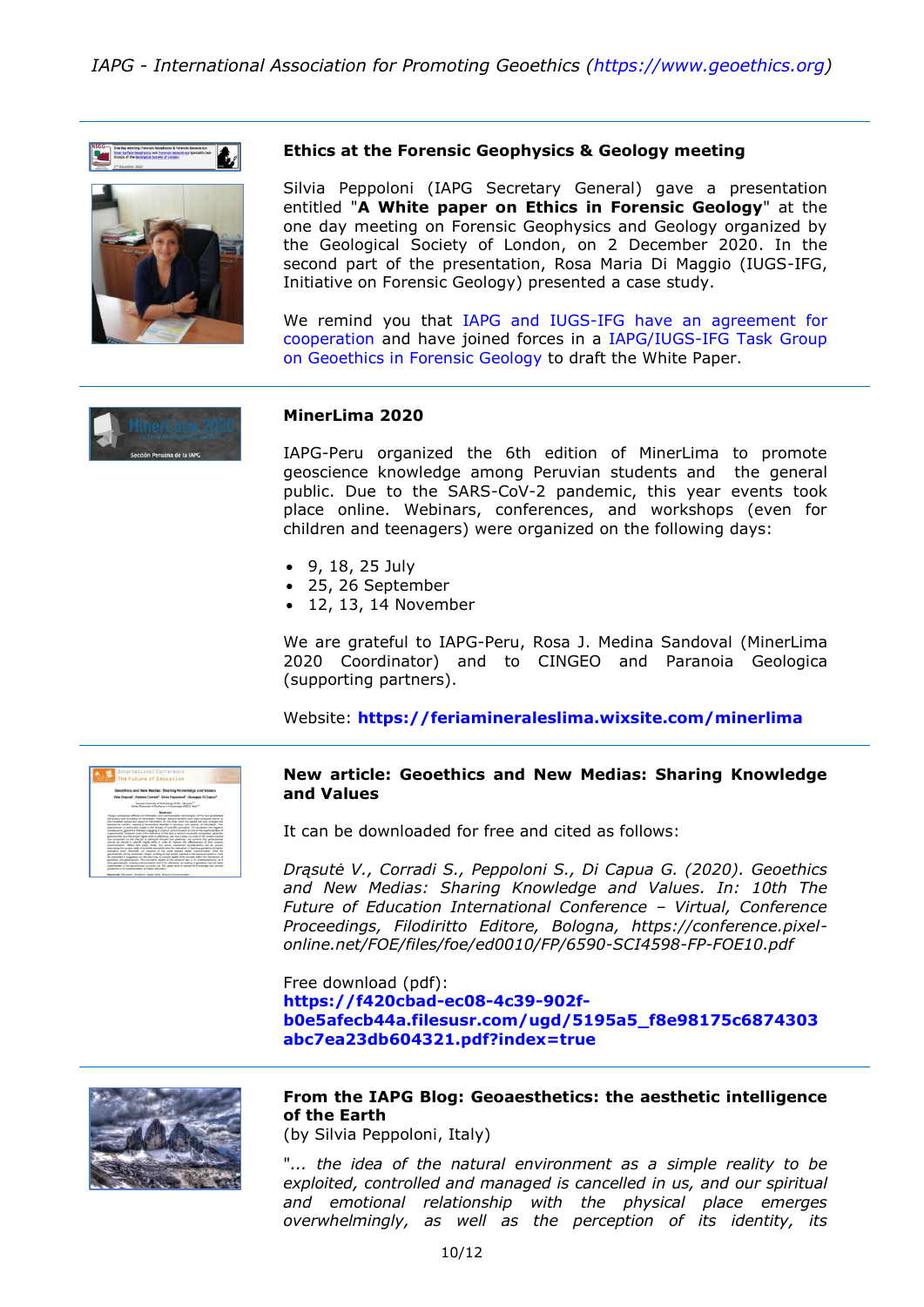*sacredness, satisfying our ancestral need to establish an emotional and aesthetic bond with the natural environment that surrounds us ...*"

Read the article in the IAPG Blog: **[https://iapgeoethics.blogspot.com/2020/12/geoaesthetics](https://iapgeoethics.blogspot.com/2020/12/geoaesthetics-aesthetic-intelligence-of.html)[aesthetic-intelligence-of.html](https://iapgeoethics.blogspot.com/2020/12/geoaesthetics-aesthetic-intelligence-of.html)**



#### **From the IAPG Blog: Earth first, Mars later**

(by José Martín Cabello Lechuga, Chile)

"*... it is meritorious to prioritize understanding and above all the care of our planet, which requires urgently dedicating adequate budgets. And once we solve all the pressing problems affecting our ecosystems and their inhabitants, only then will we invest to travel throughout the Universe. ...*"

Read the article in the IAPG Blog: **[https://iapgeoethics.blogspot.com/2020/11/earth-first](https://iapgeoethics.blogspot.com/2020/11/earth-first-mars-later-by-jose-martin.html)[mars-later-by-jose-martin.html](https://iapgeoethics.blogspot.com/2020/11/earth-first-mars-later-by-jose-martin.html)**



**From the IAPG Blog: Responsible management of water: a resource that recalls us to dialogue** (by Silvia Peppoloni, Italy)

"*... Water is an inalienable human right, a guarantee of the dignity of every individual. And even if each nation has the right to develop policies to safeguard its interests and priorities, no one can contravene the fundamental right of access to water, that vital resource on which life on Earth depends. ...*"

This article was published in ReWriters Magazine, in Italian and English: [https://rewriters.it/la-gestione-responsabile-dellacqua-una](https://rewriters.it/la-gestione-responsabile-dellacqua-una-risorsa-che-ci-richiama-al-dialogo/)[risorsa-che-ci-richiama-al-dialogo/](https://rewriters.it/la-gestione-responsabile-dellacqua-una-risorsa-che-ci-richiama-al-dialogo/)

Read the article in the IAPG Blog: **[https://iapgeoethics.blogspot.com/2020/10/responsible](https://iapgeoethics.blogspot.com/2020/10/responsible-management-of-water.html)[management-of-water.html](https://iapgeoethics.blogspot.com/2020/10/responsible-management-of-water.html)**

# **Donations**



#### **[SUPPORT THE IAPG, MAKE YOUR DONATION!](http://www.geoethics.org/donations)**

IAPG lives through donations and personal funds of its members. Please, **use the following bank coordinates** for your donations:

Bank: UniCredit Account name: IAPG ONLUS IBAN: IT07Q0200805070000102550237 BIC/SWIFT: UNCRITM1C25

**or make a donation by credit card through PayPal**. Click the button "Donate"

Donations: **<https://www.geoethics.org/donations>**